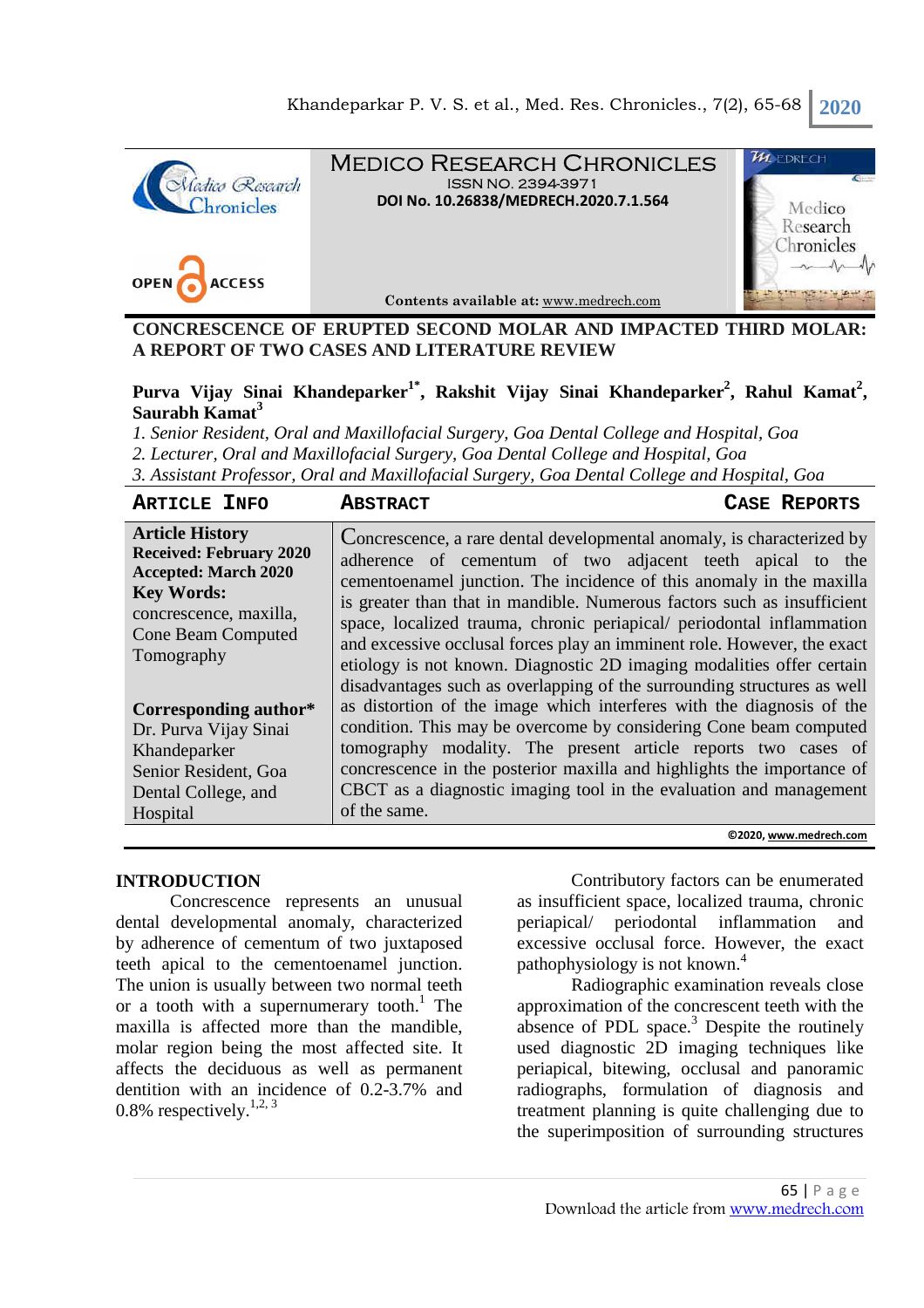as well as distortion of the images. With the advent of Cone Beam Computed Tomography (CBCT) in the 1990s, these shortcomings can be overcome. It is an excellent preoperative diagnostic tool with relatively low dose.<sup>1,4</sup>

The present article reports two cases of concrescence between maxillary second and third molar that was detected post-extraction and also highlights the importance of CBCT as a diagnostic tool for the same.

# **CASE REPORTS**

### **CASE 1**

A 42-year-old male patient reported with a chief complaint of pain in the maxillary left second molar for 1 week. Clinical examination revealed a grossly carious isolated 27 with poor endodontic prognosis. IOPA revealed an impacted third molar in close approximation to the second molar with moderate periodontitis.

Under local anesthesia extraction of the second molar was attempted. But the tooth was firm. Hence surgical extraction was carried out leading to the removal of the second molar along with impacted third molar in one piece.

Examination of the extracted specimen revealed the fusion of the roots of the second molar with the roots of the third molar confirming the diagnosis of concrescence.

No oroantral communication, excessive bleeding or fracture of maxillary tuberosity associated with extraction was noted. The surgical site was sutured with 3-0 silk. The postoperative course was uneventful.

### **CASE 2**

A 25-year-old female patient presented to a private dental clinic with a chief complaint of pain in the left upper back teeth region for 2 weeks. Clinical examination showed carious 27 causing trauma to left cheek region. Endodontic consultation advised the extraction of 27 because of poor endodontic prognosis. IOPA revealed the presence of a third molar closely associated to the second molar.

Under local anesthesia extraction of the second molar was attempted. The tooth was patiently luxated and subsequently extracted resulting in simultaneous removal of the third molar. On examination of the extracted specimen, the root of the second molar was found to be fused with the third molar, which was extracted along with the second molar, suggestive of concrescence. No complications were detected. The surgical site was sutured with 3-0 silk. The post-operative period was uneventful.

CBCT was done on the specimen postoperatively revealing the union of two teeth at the root level by cementum alone confirming the diagnosis of concrescence.

# **DISCUSSION**

Anomalies of the teeth are categorized based on shape into fusion, gemination and concrescence. Fusion is a union of two tooth germs that are normal and separate. Geminated tooth is a single tooth which undergoes division before calcification resulting in incompletely formed two teeth. Concrescence is the fusion of cementum alone of two adjacent teeth subgingivally. It usually occurs between two adjacent teeth or a tooth with a supernumerary tooth at the root level. However, literature does report a case between the root of one tooth and the crown of an impacted adjacent tooth. $4$  The present case reports two cases of concrescence between adjacent molar teeth.

It affects the primary as well as secondary dentition in 0.2-3.7% and 0.8 % respectively. There is no age, gender or racial predilection. The maxilla is affected more than the mandible with greater affinity in the molar region. This is in unison with our cases which showed increased prevalence in maxillary posterior region. $1,5,6$ 

Concrescence is sub-classified as

- 1. Acquired/ post-inflammatory concrescence which causes deposition of secondary cementum following inflammation. This is seen in dentition with completion of development
- 2. True/ developmental concrescence which occurs due to close association of teeth during development. The exact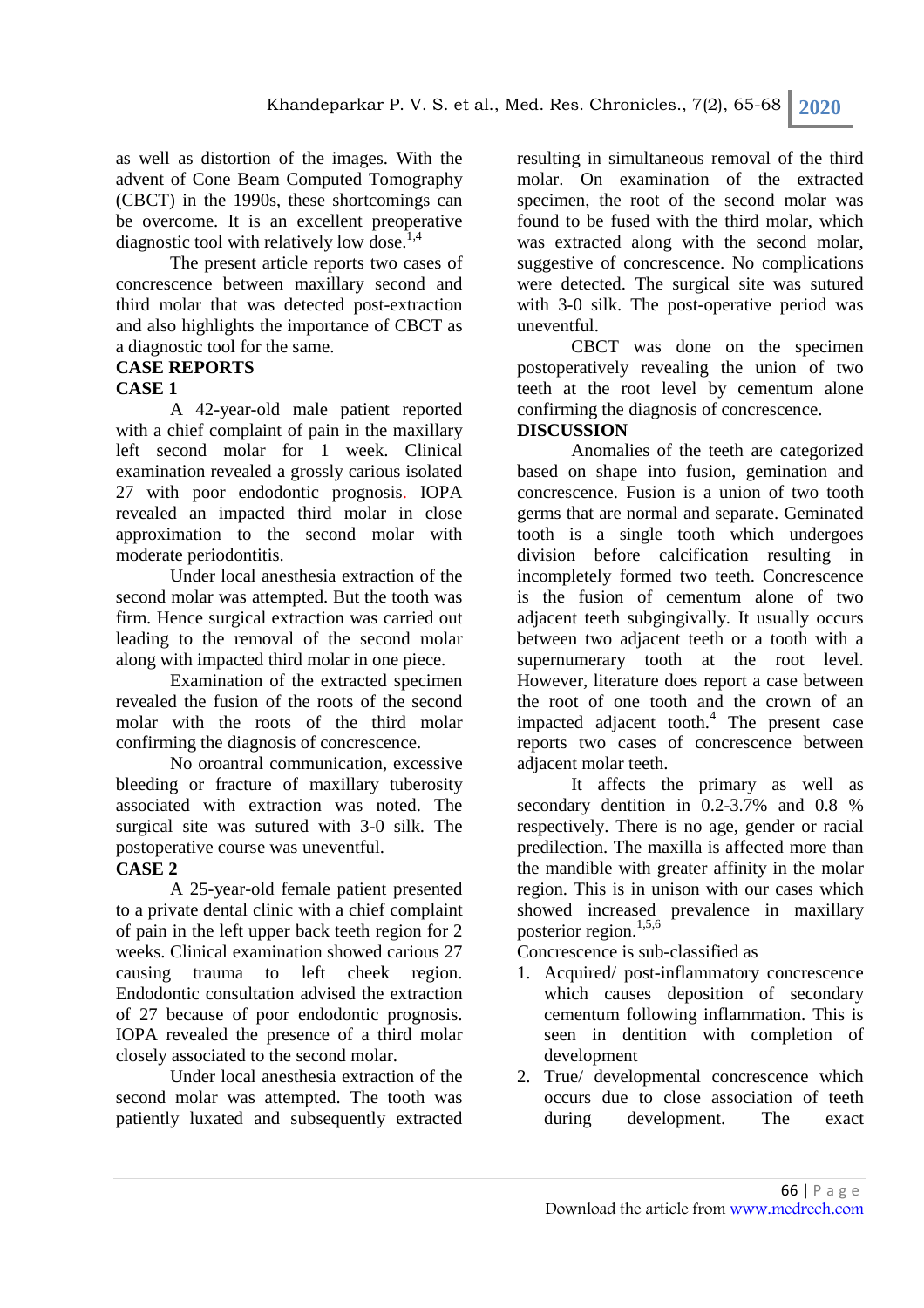pathophysiology is still unknown. Yet, resorption of interdental bone following trauma and deposition of cementum between the roots may be considered as a contributory factor.  $^{1,3,6,7}$ 

Based on clinical assessment, diagnosis of concrescence is difficult to make as there is a lack of enamel involvement and union occurs subgingivally. Radiographically it also poses a challenge to the clinician due to the superimposition of roots of adjacent teeth. Separation of the teeth may occur during the extraction if the amount of cementum deposited is minimal. Larger deposition of cementum may cause inadvertent extraction of the tooth along with the planned mate. Hence, differently angled preoperative radiographs or CBCT are mandatory to avoid these mishaps. In both the cases, preoperative periapical radiographs were available to aid in diagnosis and formulating a treatment plan with minimal or no complications.<sup>3,5,7</sup>

CBCT is a three dimensional, preoperative, diagnostic imaging tool that permits the practitioner to collect enough data to make a diagnosis and appropriate treatment plan along with the necessary modifications in the surgical technique to prevent any undesirable intra or post-operative complications. In the present article, the authors recommend mandatory use of CBCT to confirm the condition and also to modify the treatment plan to avoid any complications.<sup>1</sup>

To conclude**,** concrescence is a rare developmental entity of the tooth detected postextraction making it mandatory for clinicians to **Illustrations** 

**Case 1** 

be aware of this anomaly. CBCT 3D imaging technique should be an uttermost important preoperative diagnostic tool

# **BIBLIOGRAPHY**

- 1. Ali Zakir Syed, LeelaSubhashini Choudary Alluri, Dhiraj Mallela, and Troy Frazee. Concrescence: Cone-Beam Computed Tomography Imaging Perspective. Case Reports in Dentistry. 2016, 1-4.
- 2. Denise Foran, Takashi Komabayashi and Louis M. Lin. Concrescence of permanent maxillary second and third molars: a case report of non-surgical root canal treatment. Journal of Oral Science. 54, 1, 2012, 133- 136.
- 3. J. S. Khedgikar and S. B. Khedgikar. Concrescence of a maxillary first and second molar: a case report. Journal of Medical and Dental Science Research. 2, 1, 2015, 1–3.
- 4. K. Gunduz, M. Sumer, A. P. Sumer, and O. Gunhan. Concrescence of a mandibular third molar and a supernumerary fourth molar: report of a rare case. British Dental Journal. 200, 3, 2006, 141–142.
- 5. Daniel Palermo, Ayisha Davies-House. BMJ Case Rep. 2016. doi:10.1136/bcr-2016-214597
- 6. V Bellapu, S Nagarakanti. Concrescence of Erupted Second Molar and Impacted Third Molar: A Rare Case Report. The Internet Journal of Dental Science. 2009, 8, 1-4
- 7. Laura M. Romito. Concrescence: Report of a rare case. Oral Surg Oral Med Oral Pathol Oral Radiol Endod 200, 97, 325-7



Fig 1: IOPA revealing carious 27 and impacted 28